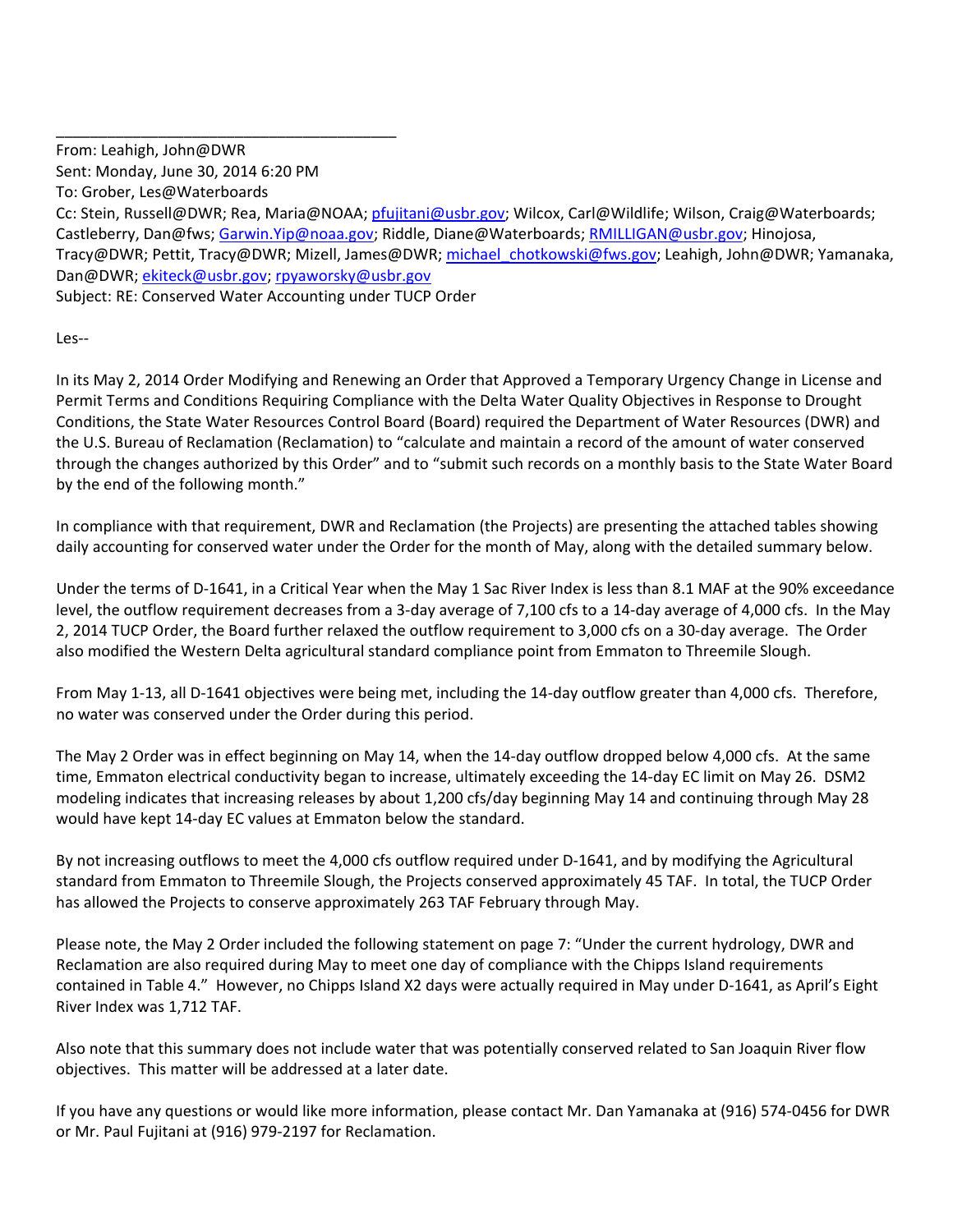John W. Leahigh, P.E. Department of Water Resources State Water Project Water Operations Office (916) 574‐2722 leahigh@water.ca.gov